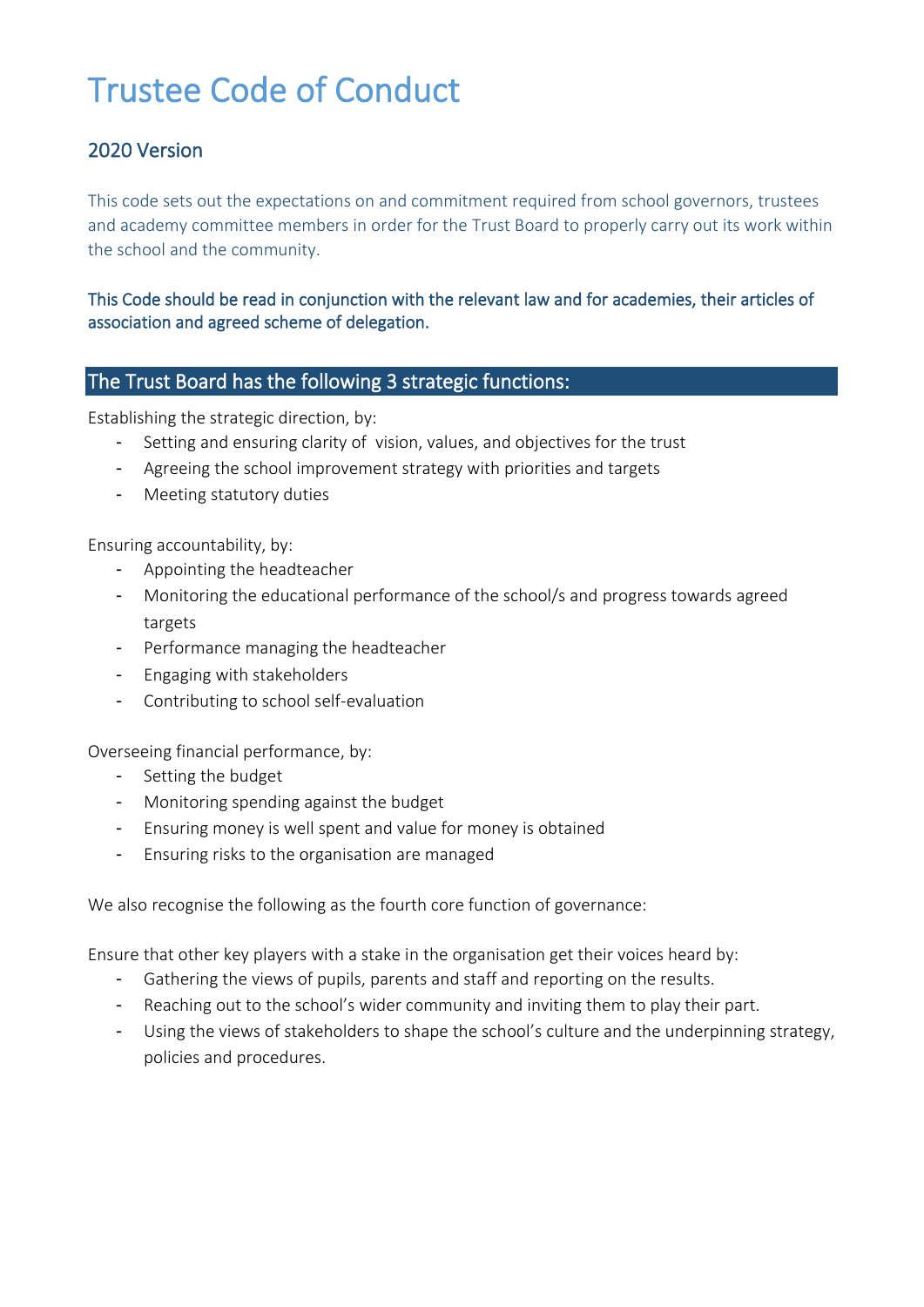#### Role & Responsibilities

- We understand the purpose of the board and its strategic role.
- We understand how the role of the board differs from and works with others including the headteacher.
- $\blacksquare$  We accept that we have no legal authority to act individually, except when the board has given us delegated authority to do so, and therefore we will only speak on behalf of the trust board when we have been specifically authorised to do so.
- We accept collective responsibility for all decisions made by the board or its delegated agents. This means that we will not speak against majority decisions outside the trust board meetings.
- We have a duty to act fairly and without prejudice, and in so far as we have responsibility for staff, we will fulfil all that is expected of a good employer.
- We will encourage open governance and will act appropriately.
- We will consider carefully how our decisions may affect the community and other schools.
- We will always be mindful of our responsibility to maintain and develop the ethos and reputation of our school. Our actions within the school and the local community will reflect this.
- In making or responding to criticism or complaints we will follow the procedures established by the trust board.
- We will actively support and challenge the executive leaders.
- We will accept and respect the difference in roles between the board and staff, ensuring that we work collectively for the benefit of the organisation.
- We will respect the role of the executive leaders and their responsibility for the day to day management of the organisation and avoid any actions that might undermine such arrangements.
- We agree to adhere to the school's rules and polices and the procedures of the trust board as set out by the relevant governing documents and law.
- When formally speaking or writing in our governing role we will ensure our comments reflect current organisational policy even if they might be different to our personal views
- When communicating in our private capacity (including on social media) we will be mindful of and strive to uphold the reputation of the organisation.
- We will avoid, as far as possible, becoming involved in any communication which may lead to a conflict of interest with the role of the trust board.

#### **Commitment**

- We acknowledge that accepting office as a trustee/academy committee member involves the commitment of significant amounts of time and energy.
- We will each involve ourselves actively in the work of the trust board, and accept our fair share of responsibilities, including service on committees or working groups.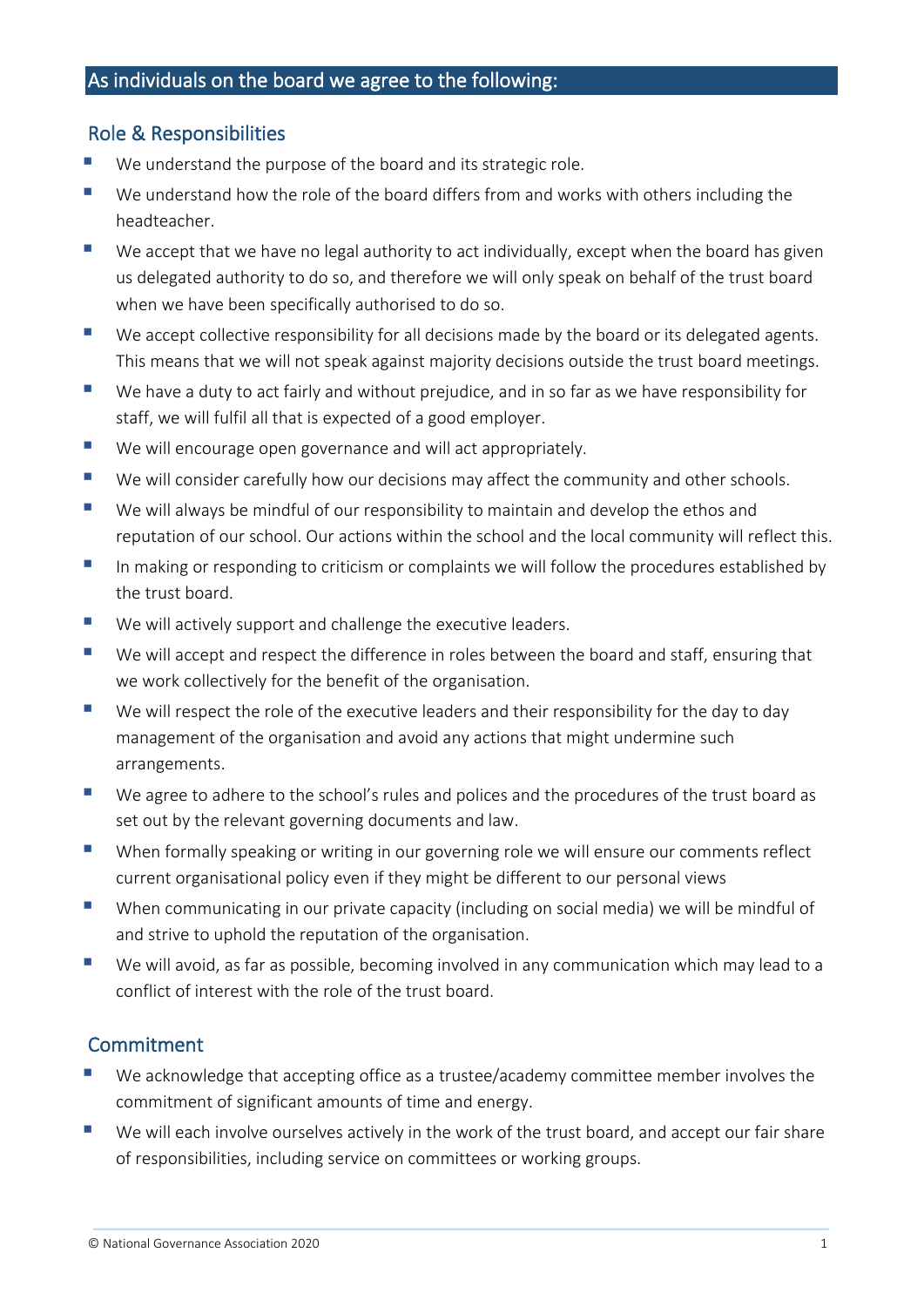- We will make full efforts to attend all meetings and where we cannot attend explain in advance why we are unable to.
- We will get to know the school well and respond to opportunities to involve ourselves in school activities.
- We will visit the school, with all visits arranged in advance with the headteacher and undertaken within the framework established by the trust board.
- When visiting the school in a personal capacity (i.e. as a parent or carer), we will maintain our underlying responsibility as a trustee/academy committee member.
- We will consider seriously our individual and collective needs for induction, training and development, and will undertake relevant training.
- We accept that in the interests of open governance, our full names, date of appointment, terms of office, roles on the trust board, attendance records, relevant business and pecuniary interests, category of trustee and the body responsible for appointing us will be published on the school's website.
- In the interests of transparency we accept that information relating to trustees/academy committee members will be collected and logged on the DfE's national database of trustees (Get information about schools).

## Relationships

- We will strive to work as a team in which constructive working relationships are actively promoted.
- We will express views openly, courteously and respectfully in all our communications with other trustees/academy committee members, the clerk to the trust board and school staff both in and outside of meetings.
- We will support the chair in their role of ensuring appropriate conduct both at meetings and at all times.
- We will confront malpractice by speaking up against and bringing to the attention of the relevant authorities' any decisions and actions that conflict with the Seven Principles of Public Life (see annex) or which may place pupils at risk.
- We are prepared to answer queries from other board members in relation to delegated functions and take into account any concerns expressed, and we will acknowledge the time, effort and skills that have been committed to the delegated function by those involved.
- We will seek to develop effective working relationships with the executive leaders, staff and parents, the trust, the local authority and other relevant agencies and the community.

## **Confidentiality**

- We will observe complete confidentiality when matters are deemed confidential or where they concern specific members of staff or pupils, both inside or outside school.
- We will exercise the greatest prudence at all times when discussions regarding school/trust business arise outside a trust board meeting.
- We will not reveal the details of any trust board vote.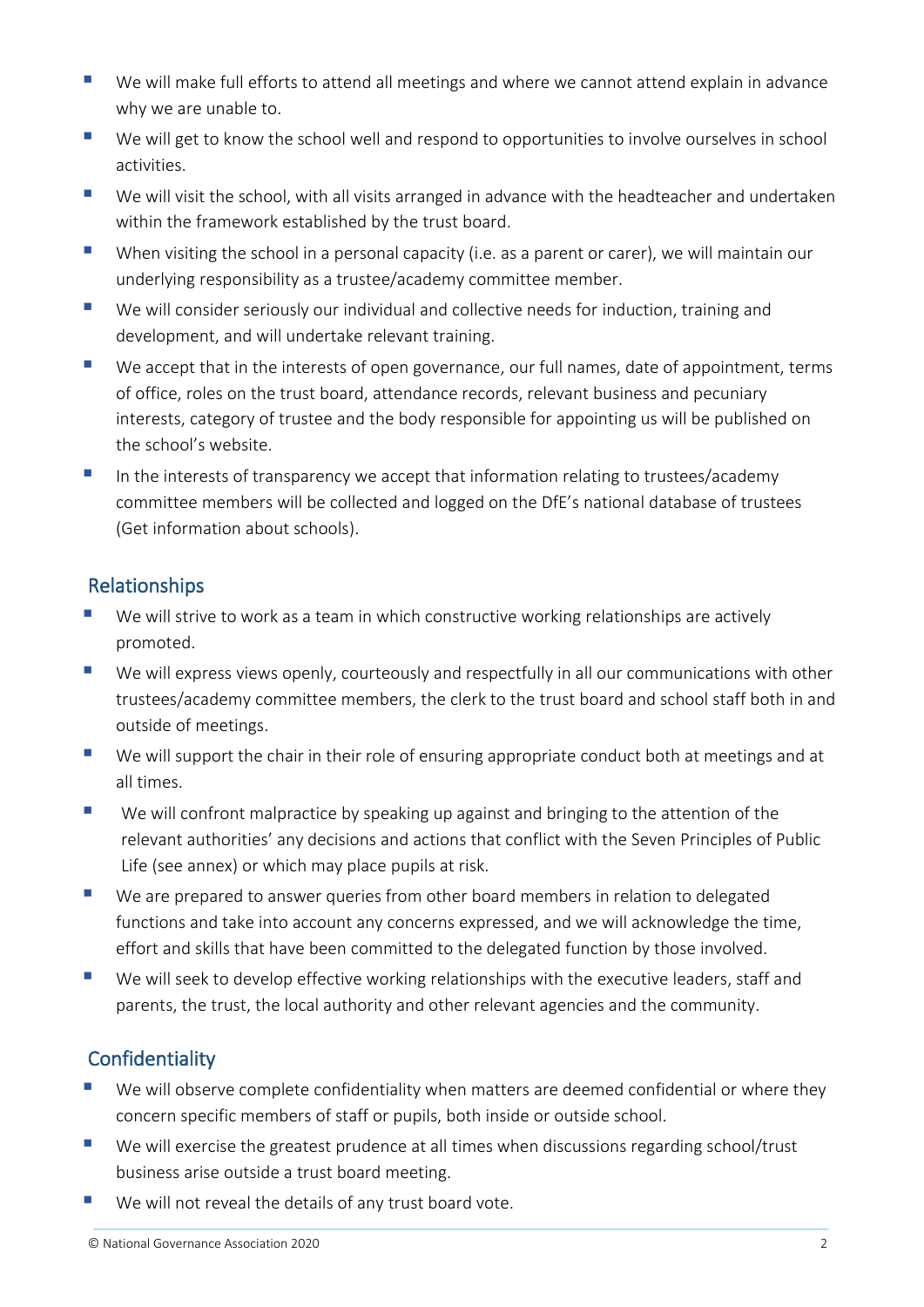We will ensure all confidential papers are held and disposed of appropriately.

# Conflicts of interest

- We will record any pecuniary or other business interest (including those related to people we are connected with) that we have in connection with the trust board's business in the Register of Business Interests, and if any such conflicted matter arises in a meeting we will offer to leave the meeting for the appropriate length of time.
- We accept that the Register of Business Interests will be published on the trust's website.
- We will also declare any conflict of loyalty at the start of any meeting should the situation arise.
- We will act in the best interests of the school as a whole and not as a representative of any group, even if elected to the trust board.

#### Ceasing to be a trustee/academy committee member

We understand that the requirements relating to confidentiality will continue to apply after a trustee/academy committee member leaves office

## Breach of this code of conduct

- If we believe this code has been breached, we will raise this issue with the chair and the chair will investigate; the governing board will only use suspension/removal as a last resort after seeking to resolve any difficulties or disputes in more constructive ways.
- Should it be the chair that we believe has breached this code, another governing board member, such as the vice chair will investigate.

Sign and date below to agree to abide by the Code of Conduct: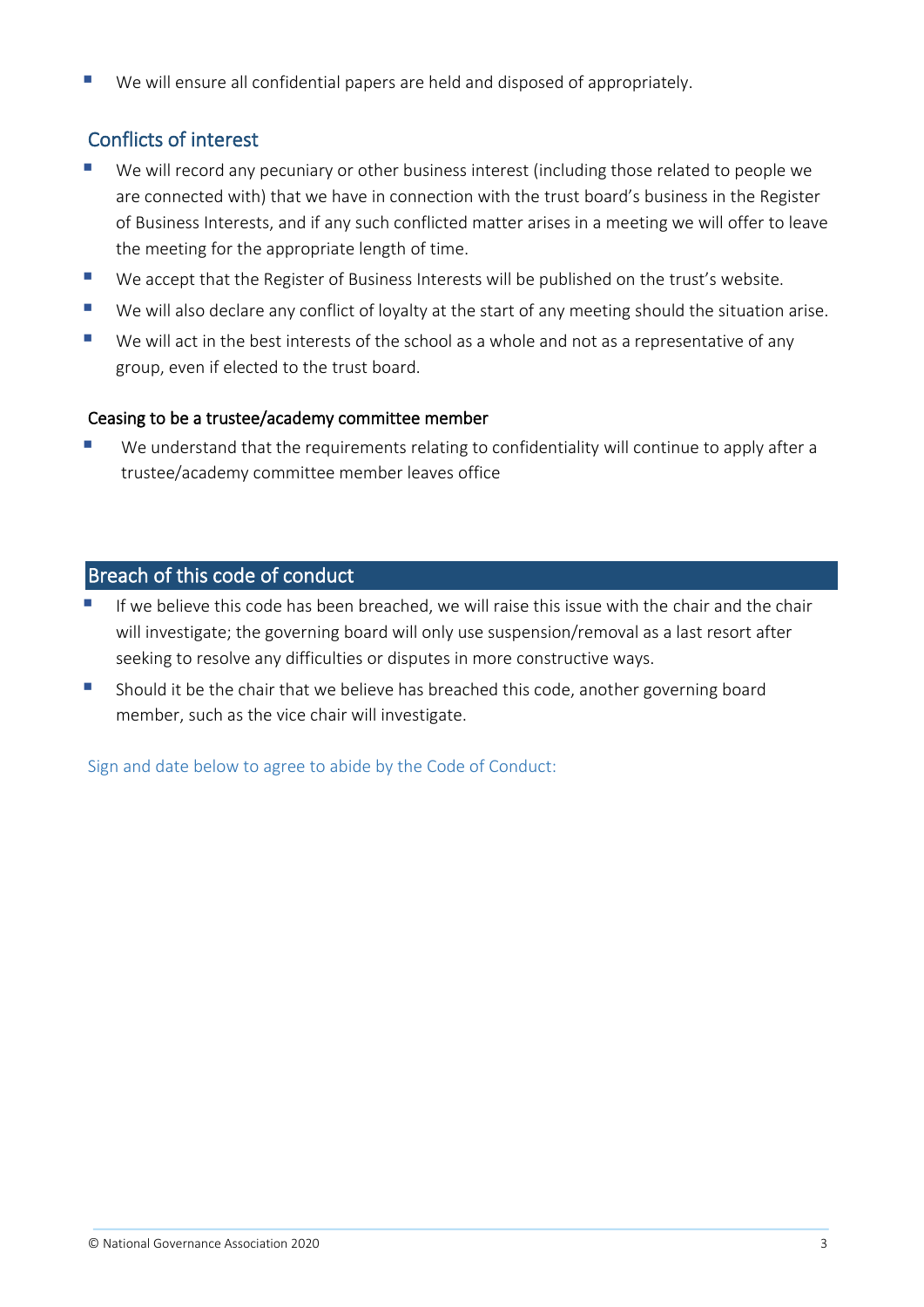# Annex

#### The seven principles of public life

*Originally published by the Nolan Committee: The Committee on Standards in Public Life was established by the then Prime Minister in October 1994, under the Chairmanship of Lord Nolan, to consider standards of conduct in various areas of public life, and to make recommendations)*

Selflessness - Holders of public office should act solely in terms of the public interest.

Integrity - Holders of public office must avoid placing themselves under any obligation to people or organisations that might try inappropriately to influence them in their work. They should not act or take decisions in order to gain financial or other material benefits for themselves, their family, or their friends. They must declare and resolve any interests and relationships.

Objectivity - Holders of public office must act and take decisions impartially, fairly and on merit, using the best evidence and without discrimination or bias.

Accountability - Holders of public office are accountable to the public for their decisions and actions and must submit themselves to the scrutiny necessary to ensure this.

Openness - Holders of public office should act and take decisions in an open and transparent manner. Information should not be withheld from the public unless there are clear and lawful reasons for so doing.

Honesty – Holders of public office should be truthful

Leadership – Holders of public office should exhibit these principles in their own behaviour. They should actively promote and robustly support the principles and be willing to challenge poor behaviour wherever it occurs.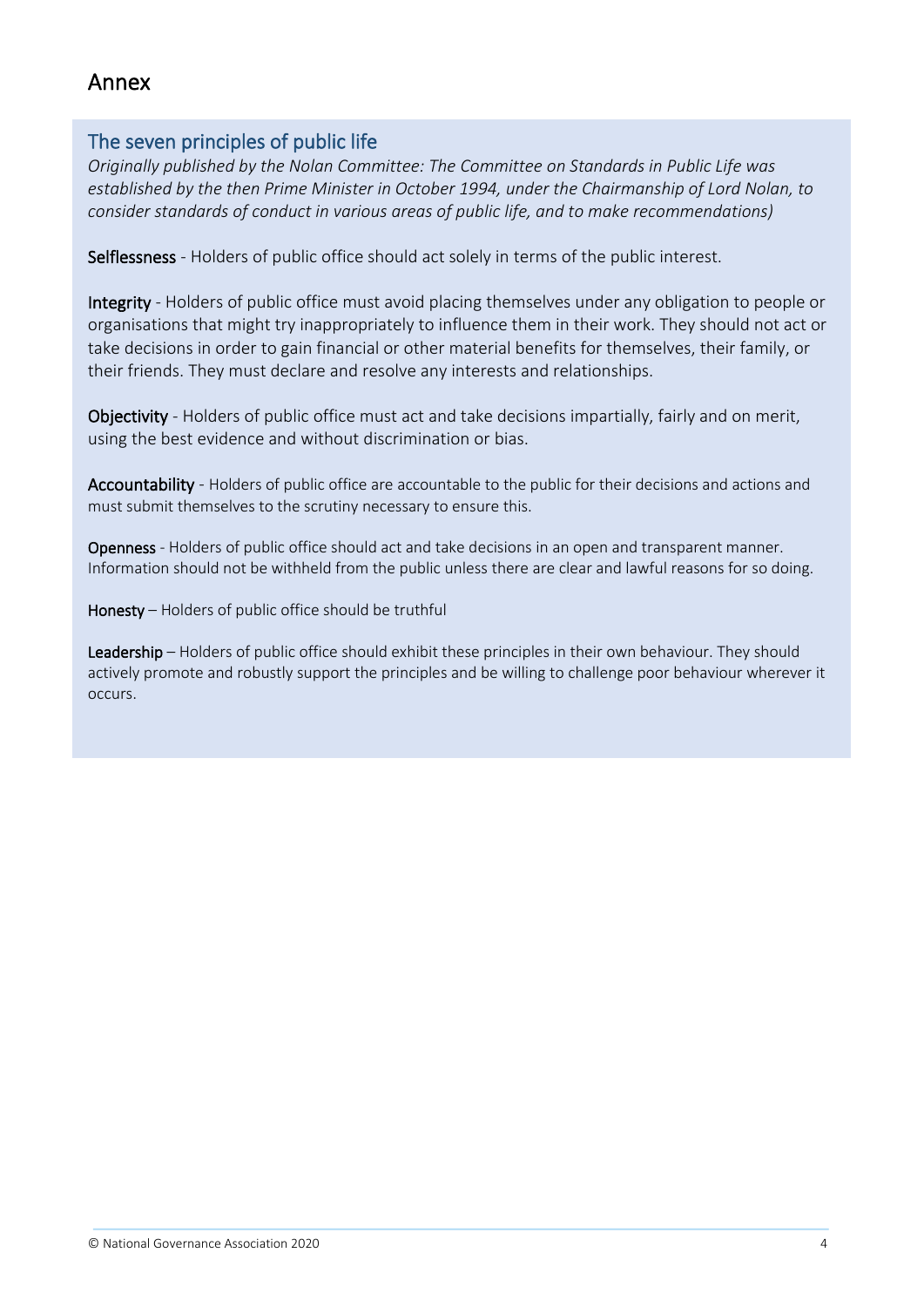## The Framework for Ethical Leadership in Education

*The Ethical Leadership Commission has developed the following Framework for Ethical Leadership to help school leaders take difficult decisions. As important as the language is, these aren't just fine words, they are meant to support a culture in which ethical decision making can flourish.* 

- 1. Selflessness School and college leaders should act solely in the interest of children and young people.
- 2. Integrity School and college leaders must avoid placing themselves under any obligation to people or organisations that might try inappropriately to influence them in their work. Before acting and taking decisions, they must declare and resolve openly any perceived conflict of interest and relationships.
- 3. Objectivity School and college leaders must act and take decisions impartially and fairly, using the best evidence and without discrimination or bias. Leaders should be dispassionate, exercising judgement and analysis for the good of children and young people.
- 4. Accountability School and college leaders are accountable to the public for their decisions and actions and must submit themselves to the scrutiny necessary to ensure this.
- 5. Openness School and college leaders should expect to act and take decisions in an open and transparent manner. Information should not be withheld from scrutiny unless there are clear and lawful reasons for so doing.
- 6. Honesty School and college leaders should be truthful.
- 7. Leadership School and college leaders should exhibit these principles in their own behaviour. They should actively promote and robustly support the principles, and be willing to challenge poor behaviour wherever it occurs. Leaders include both those who are paid to lead schools and colleges and those who volunteer to govern them.

Schools and colleges serve children and young people and help them grow into fulfilled and valued citizens. As role models for the young, how we behave as leaders is as important as what we do. Leaders should show leadership through the following personal characteristics or virtues:

- a. Trust: *leaders are trustworthy and reliable*  We hold trust on behalf of children and should be beyond reproach. We are honest about our motivations.
- b. Wisdom: *leaders use experience, knowledge and insight*  We demonstrate moderation and self-awareness. We act calmly and rationally. We serve our schools and colleges with propriety and good sense.
- c. Kindness: *leaders demonstrate respect, generosity of spirit, understanding and good temper*

We give difficult messages humanely where conflict is unavoidable.

- d. Justice: *leaders are fair and work for the good of all children*  We seek to enable all young people to lead useful, happy and fulfilling lives.
- e. Service: *leaders are conscientious and dutiful*  We demonstrate humility and self-control, supporting the structures, conventions and rules which safeguard quality. Our actions protect high-quality education.